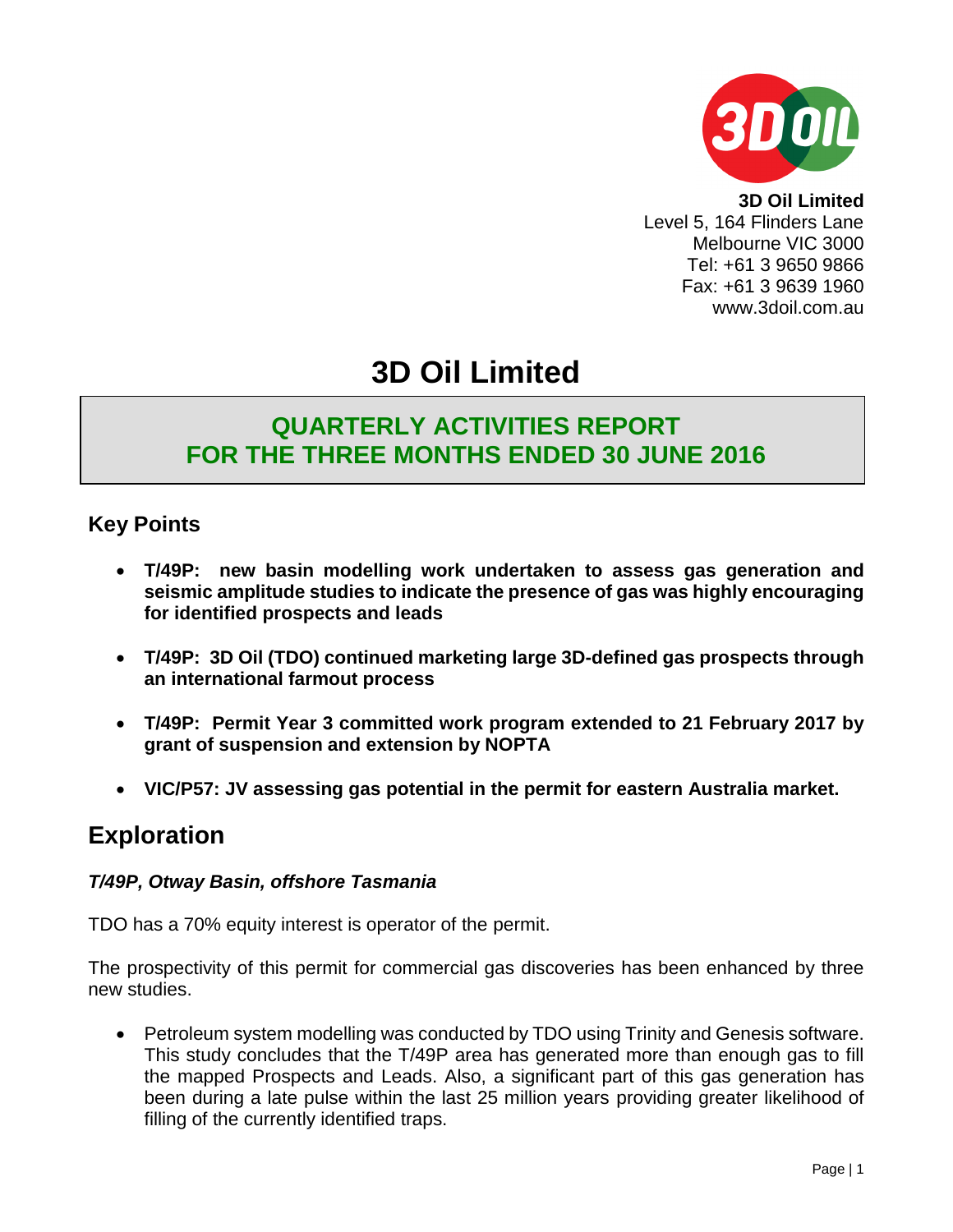- A petrophysical study of key wells was conducted by Downunder Geosolutions (DUG). The study concluded that amplitude anomalies should be prominent on the 3D seismic data where gas is present at the Flanagan prospect within the target reservoir levels. Furthermore the DUG study shows that Amplitude Vs Offset (AVO) analysis of the 3D seismic data should be able to discriminate between gas and water fill in the target reservoirs at Flanagan i.e. it predicts a Class III AVO response.
- The third study then analysed the Flanagan 3D seismic data looking for the anomalous responses that DUG predicted would occur if gas is present in target reservoirs at Flanagan.

**This analysis confirms that both amplitude and Class III AVO responses are observed in the Flanagan Prospect target reservoir section. This is consistent with the presence of gas as predicted by the DUG petrophysical study. Further, the distribution of this anomalous seismic response corresponds well to the mapped structure at Flanagan which provides further confidence in the analysis.**

### **TDO believes that this result substantially increases the probability that gas is present at Flanagan.**

During the quarter TDO continued its farmout process, engaging with a number of large international petroleum companies which are looking to invest in significant new gas plays. The results of the current studies underline the potential in T/49P and TDO believes it is well positioned to attract funding from the industry.

The company retains a large interest and operatorship in T/49P, with partner Beach Energy, allowing the opportunity to farm down while retaining a significant interest and reducing exposure to expenditure.

A number of discussions are progressing under confidentiality agreements.

Meanwhile the wholesale gas market in eastern Australia continues to show positive signs for potential producers such as TDO. Spot prices for gas are showing marked increases, indicating a likelihood of higher prices for future gas sales contracts as a result of a shortage gas in the Eastern states gas markets.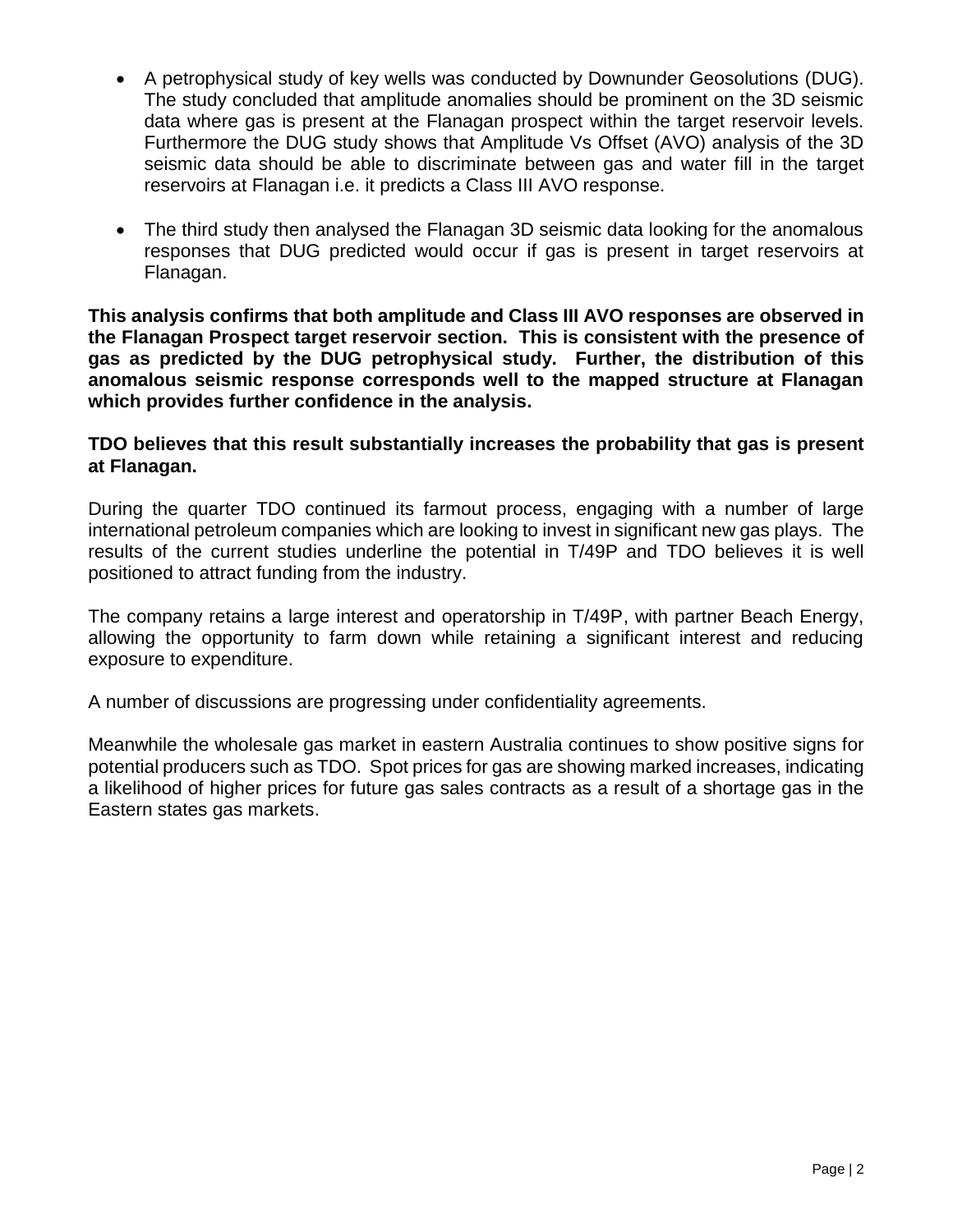

*Map of T/49P and area showing modelled gas migration pathways (red lines) and how gas is predicted to have accumulated at existing Thylacine and LaBella gas fields as well as potentially at T/49P Prosects and Leads*

#### *T/49P Background*

*TDO is the operator of the permit in the joint venture partnership with Beach Energy (30%). The permit is now in Year 3 having met the Year 2 permit commitment with the acquisition and processing of the Flanagan 3D seismic survey. NOPTA has granted a suspension and extension of Year 3 to 21 February 2017 in order to allow finalisation of permit mapping.*

*T/49P is located immediately southeast of the largest producing gas field in the Otway Basin and contains a number of prospective features for gas exploration. It covers an area of 4,960 km<sup>2</sup>in water depths generally no greater than 100m. The north of the permit is now covered by 974 km<sup>2</sup> of modern 3D seismic, while the area to the south remains lightly explored covered by a broad grid of 2D seismic data of varying vintages. Only two early exploration wells have been drilled in the permit (in 1967 and 1970) and the region has largely been overlooked by the industry despite the proximity of the Thylacine and Geographe producing gas fields.*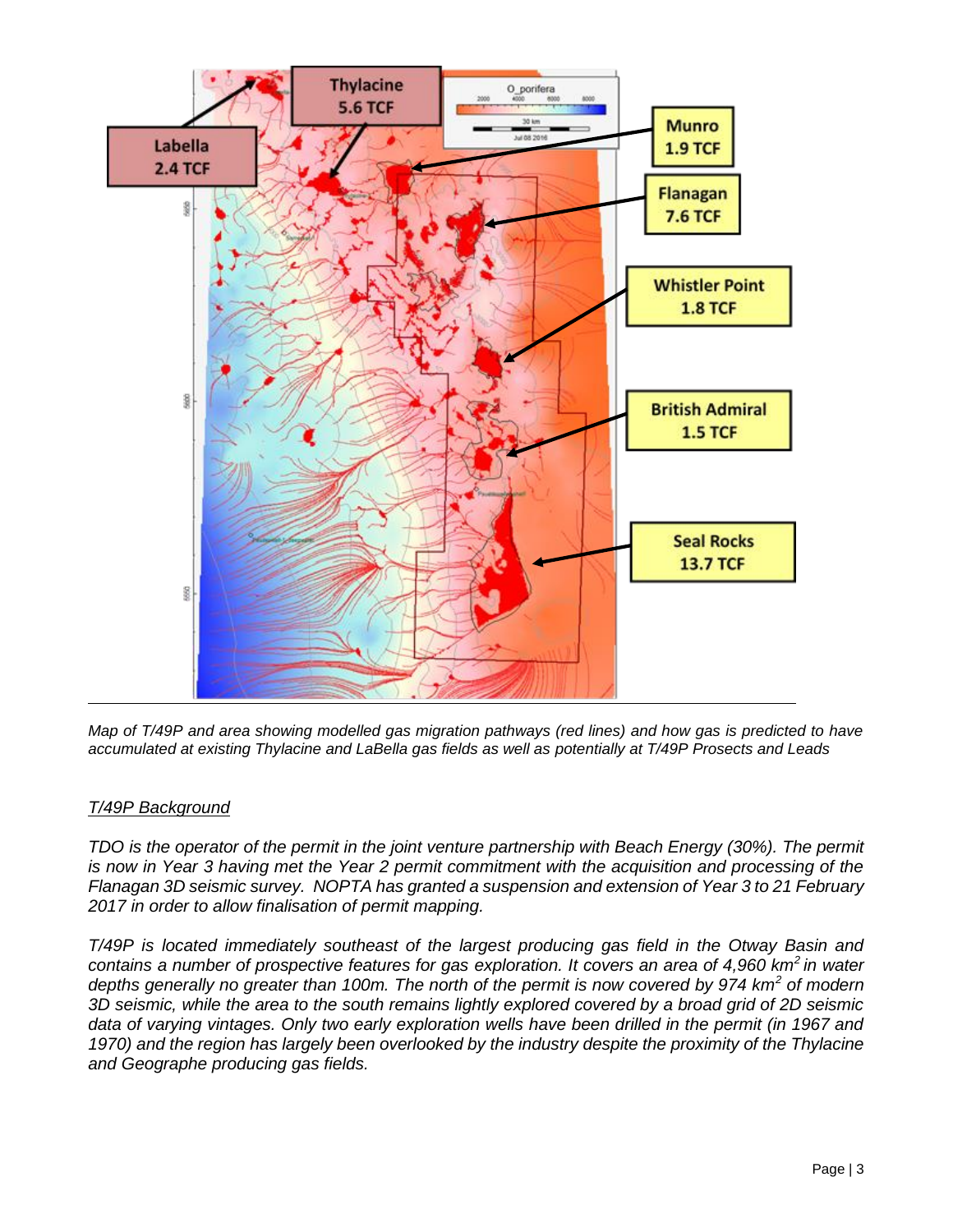

*A 3D perspective image of the Flanagan structure (looking southeast) highlighting the AVO anomalies interpreted to be indicative of gas* 

*TDO's view of the potential for gas discoveries in this permit is underlined by the recent studies as well as the late 2014 Flanagan 3D seismic data which has significantly improved prospect imaging and provides greater detail of the geology. Good indications of reservoir and seal units analogous to the neighbouring Thylacine and Geographe fields are evident from the data.* 

*TDO's estimate for Prospective Resources in T/49P is 6.82 TCF (best estimate) with the Flanagan Prospect alone 1.38 TCF (best estimate). The Flanagan feature is defined on state-of-the-art 3D seismic and represents an exciting ready-to-drill prospect which is considered to be an analogue, albeit larger, to the adjacent Thylacine gas field.*

*T/49P has significant resource potential beyond the Flanagan Prospect, with an additional 5 leads identified and mapped across the whole permit. The permit has the potential to become a substantial new gas province which could provide a valuable contribution to the east coast gas market.*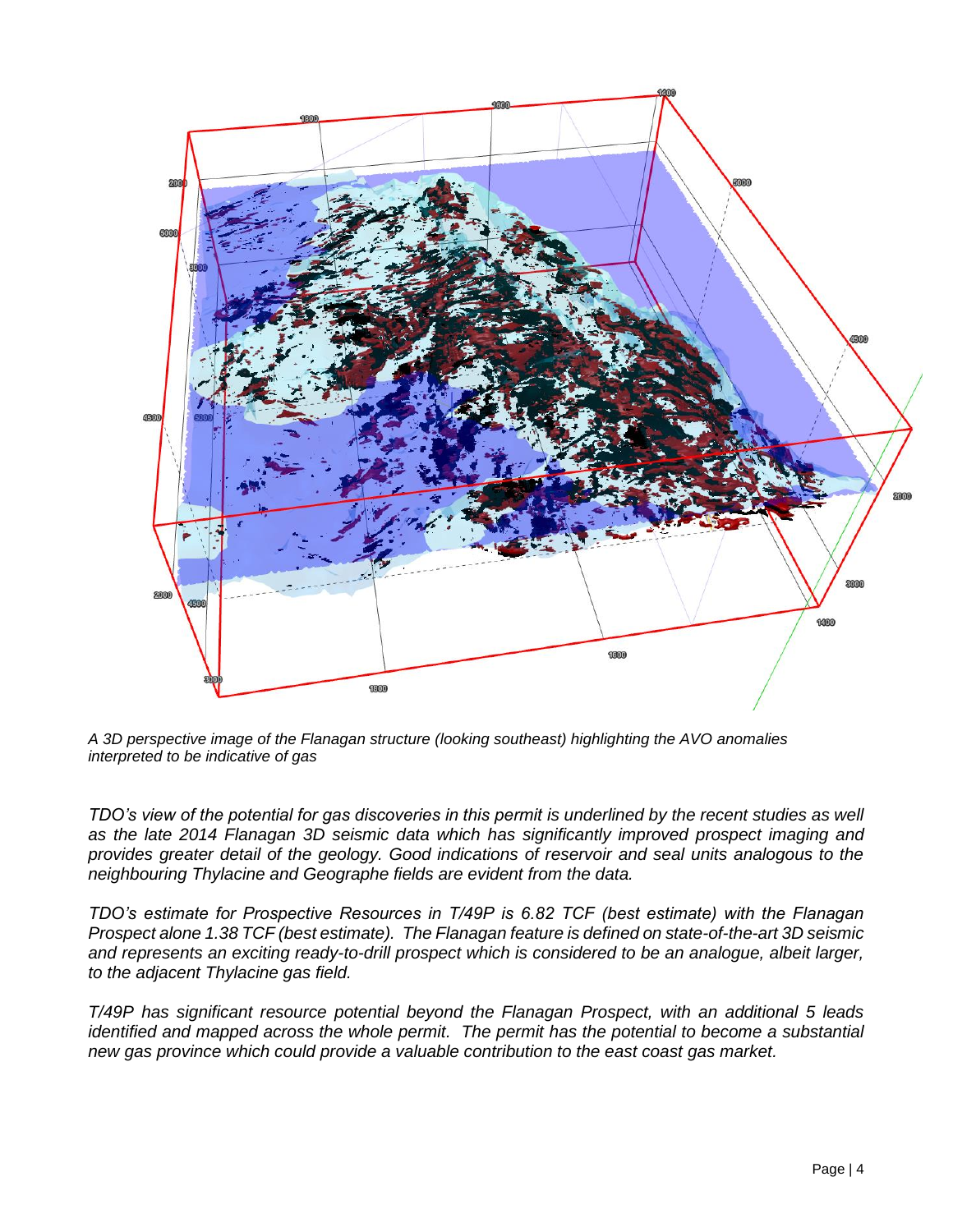### *VIC/P57, Gippsland Basin, offshore Victoria*

TDO has a 24.9% interest in the VIC/P57 exploration permit in the offshore Gippsland Basin.

The permit is now in Year 4 for which the commitment is for geological and geophysical studies. Significant prospectivity remains in the VIC/P57 permit and the joint venture is now re-focussing its technical programme towards gas exploration to potential serve the eastern states wholesale natural gas market.

### **TDO Petroleum Tenement Holdings**

As at 30 June 2016, TDO petroleum tenement holdings were:

| Tenement and<br>Location                         | <b>TDO beneficial</b><br>interest at 31 Mar16 | <b>Beneficial interest</b><br>acquired /<br>(disposed) | <b>TDO beneficial</b><br>interest at 30Jun16 |
|--------------------------------------------------|-----------------------------------------------|--------------------------------------------------------|----------------------------------------------|
| VIC/P57 offshore<br>Gippsland Basin,<br>Victoria | 24.9%                                         | nil                                                    | 24.9%                                        |
| T/49P offshore<br>Otway Basin,<br>Tasmania       | 70%                                           | nil                                                    | 70%                                          |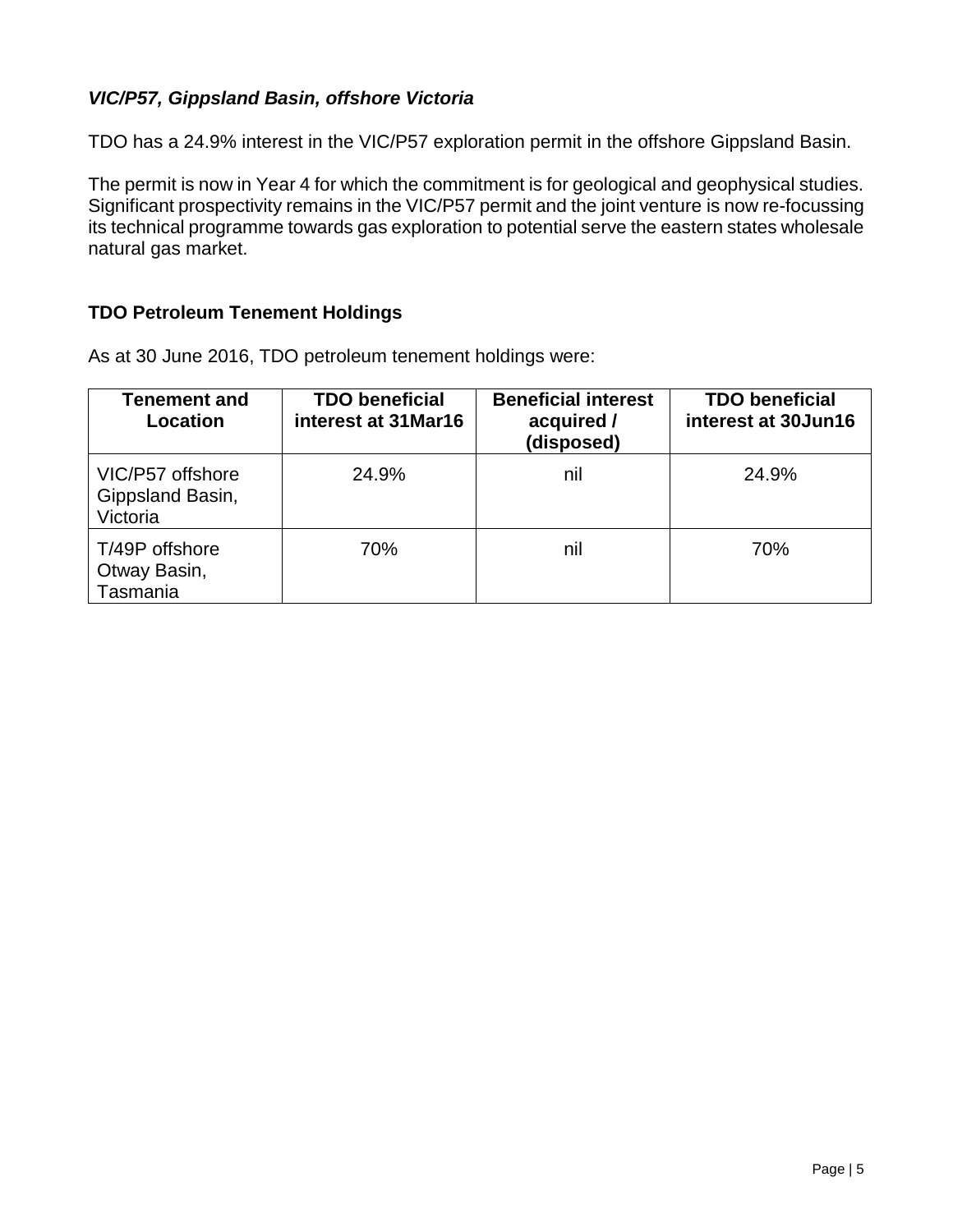# **Appendix 5B**

*Rule 5.3*

# **Mining exploration entity quarterly report**

Introduced 1/7/96. Origin: Appendix 8. Amended 1/7/97, 1/7/98, 30/9/2001 , 01/06/10.

|                      | Name of entity<br><b>3D OIL LIMITED</b>                                                                                                              |                                   |                                             |  |
|----------------------|------------------------------------------------------------------------------------------------------------------------------------------------------|-----------------------------------|---------------------------------------------|--|
| <b>ABN</b>           |                                                                                                                                                      | Quarter ended ("current quarter") |                                             |  |
|                      | 40 105 597 279                                                                                                                                       | 30 June 2016                      |                                             |  |
|                      | <b>Consolidated statement of cash flows</b>                                                                                                          |                                   |                                             |  |
|                      | Cash flows related to operating activities                                                                                                           | Current quarter<br>\$A            | Year to date<br>$(12$ months)<br><b>\$A</b> |  |
| 1.1                  | Receipts from product sales and related debtors                                                                                                      |                                   |                                             |  |
| 1.2                  | Payments for<br>(a) exploration and evaluation (net of refunds)<br>(b) development                                                                   | (1,451,058)                       | (4,976,426)                                 |  |
| 1.3                  | (c) production<br>(d) administration<br>Dividends received                                                                                           | (377, 879)                        | (1,682,582)                                 |  |
| 1.4<br>1.5           | Interest and other items of a similar nature received<br>Interest and other costs of finance paid                                                    | 6,150                             | 63,219                                      |  |
| 1.6<br>1.7           | Income taxes paid<br>R&D Tax Rebate                                                                                                                  |                                   |                                             |  |
| 1.8                  | Refund of expenditure from Joint Venture<br><b>Net Operating Cash Flows</b>                                                                          | (1,822,787)                       | (6,595,789)                                 |  |
| 1.8                  | Cash flows related to investing activities<br>Payment for purchases of:<br>(a) prospects/farmins<br>(b) equity investments<br>(c) other fixed assets | (77,002)                          | (147, 340)                                  |  |
| 1.9                  | Proceeds from sale of:<br>(a) prospects/farmin<br>(b) equity investments<br>(c) other fixed assets                                                   |                                   |                                             |  |
| 1.10<br>1.11<br>1.12 | Loans to other entities<br>Loans repaid by other entities<br>Other (provide details if material)                                                     |                                   |                                             |  |
| 1.13                 | Net investing cash flows<br>Total operating and investing cash flows (carried                                                                        | (77,002)                          | (147,340)                                   |  |
|                      | forward)                                                                                                                                             | (1,899,789)                       | (6,743,129)                                 |  |

<sup>+</sup> See chapter 19 for defined terms.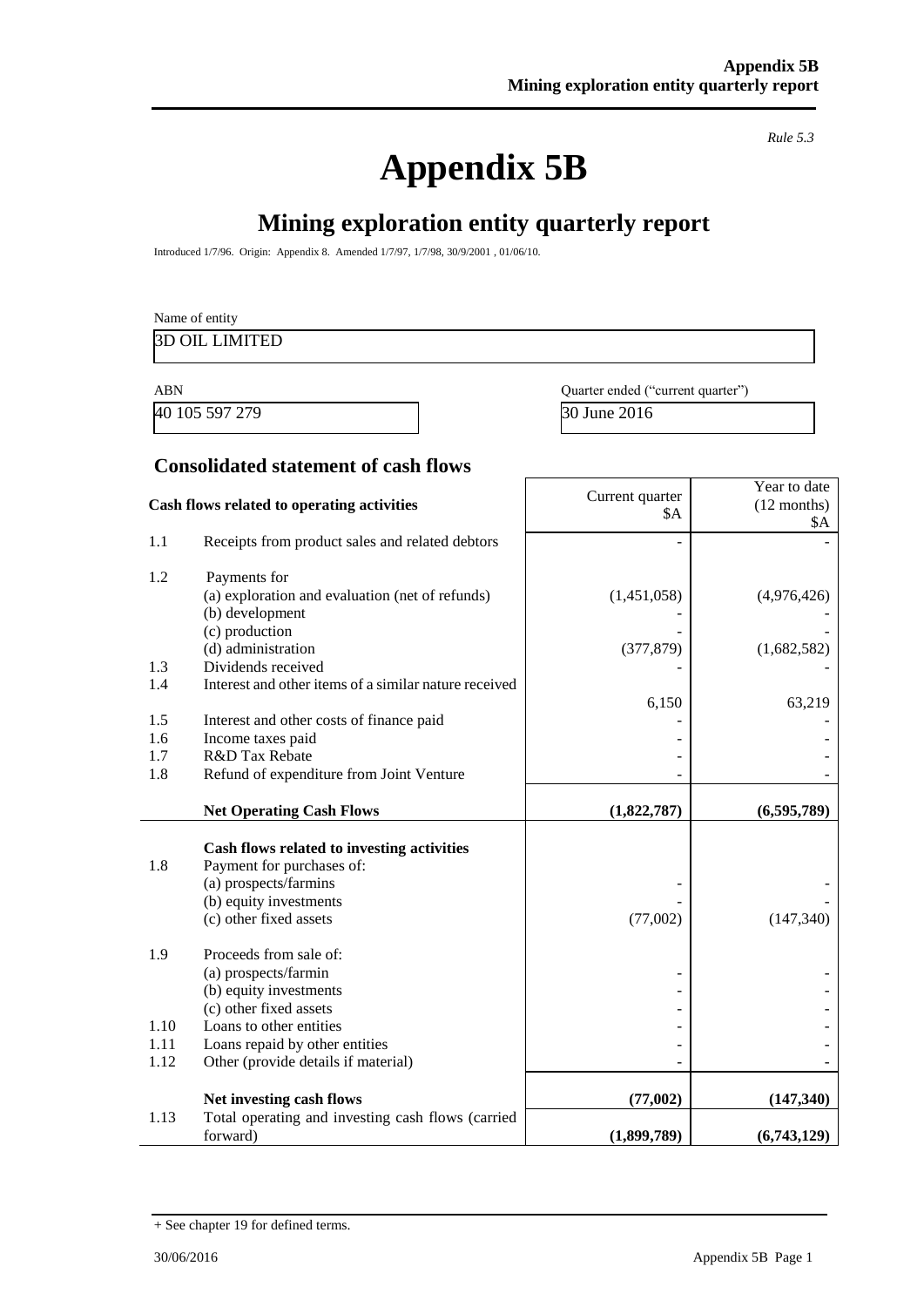| 1.13 | Total operating and investing cash flows<br>(brought forward) | (1,899,789) | (6,743,129) |
|------|---------------------------------------------------------------|-------------|-------------|
|      |                                                               |             |             |
|      | Cash flows related to financing activities                    |             |             |
| 1.14 | Proceeds from issues of shares                                |             |             |
| 1.15 | Proceeds from sale of forfeited shares                        |             |             |
| 1.16 | Proceeds from borrowings                                      |             |             |
| 1.17 | Repayment of borrowings                                       |             |             |
| 1.18 | Dividends paid                                                |             |             |
| 1.19 | Other                                                         |             |             |
|      | Net financing cash flows                                      |             |             |
|      | Net increase (decrease) in cash held                          | (1,899,789) | (6,743,129) |
| 1.20 | Cash at beginning of quarter/year to date                     | 5,765,096   | 10,494,399  |
| 1.21 | Exchange rate adjustments to item 1.20                        | 148,547     | 262,584     |
| 1.22 | Cash at end of quarter                                        | 4,013,854   | 4,013,854   |

### **Payments to directors of the entity and associates of the directors Payments to related entities of the entity and associates of the related entities**

|      |                                                                  | Current quarter<br>\$A |
|------|------------------------------------------------------------------|------------------------|
| 1.23 | Aggregate amount of payments to the parties included in item 1.2 | 149,600                |
| 1.24 | Aggregate amount of loans to the parties included in item 1.10   |                        |

1.25 Explanation necessary for an understanding of the transactions

Director's fees and salaries paid to directors during the June 2016 quarter.

#### **Non-cash financing and investing activities**

- 2.1 Details of financing and investing transactions which have had a material effect on consolidated assets and liabilities but did not involve cash flows
- 2.2 Details of outlays made by other entities to establish or increase their share in projects in which the reporting entity has an interest

Nil

-

<sup>+</sup> See chapter 19 for defined terms.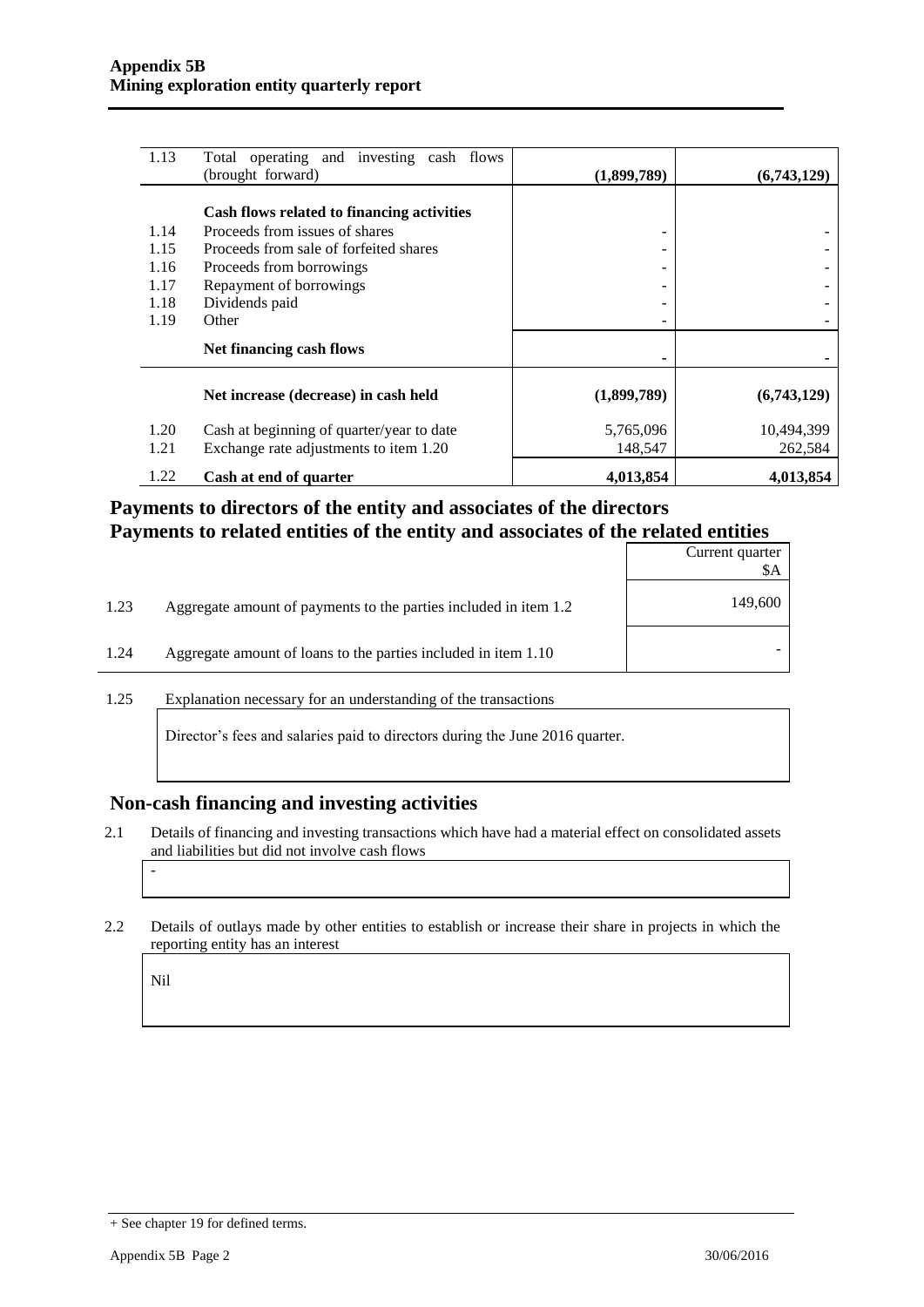$\mathbf{r}$ 

### **Financing facilities available**

*Add notes as necessary for an understanding of the position.*

|     |                             | Amount available<br>\$A'000 | Amount used<br>\$A'000 |
|-----|-----------------------------|-----------------------------|------------------------|
| 3.1 | Loan facilities             | -                           |                        |
| 3.2 | Credit standby arrangements | -                           |                        |

### **Estimated cash outflows for next quarter**

|     | <b>Total</b>               | 500     |
|-----|----------------------------|---------|
| 4.4 | Administration             | 400     |
| 4.3 | Production                 | -       |
| 4.2 | Development                |         |
| 4.1 | Exploration and evaluation | 100     |
|     |                            | \$A'000 |
|     | -                          |         |

# **Reconciliation of cash**

| Reconciliation of cash at the end of the quarter (as<br>shown in the consolidated statement of cash flows) to<br>the related items in the accounts is as follows. |                                                  | Current quarter<br>\$A'000 | Previous quarter<br>\$A'000 |
|-------------------------------------------------------------------------------------------------------------------------------------------------------------------|--------------------------------------------------|----------------------------|-----------------------------|
| 5.1                                                                                                                                                               | Cash on hand and at bank                         | 3,803                      | 5,602                       |
| 5.2                                                                                                                                                               | Deposits at call                                 | 117                        | 116                         |
| 5.3                                                                                                                                                               | Bank overdraft                                   |                            |                             |
| 5.4                                                                                                                                                               | Other – Bank Guarantee                           | 94                         |                             |
|                                                                                                                                                                   | <b>Total: Cash at end of quarter</b> (item 1.22) | 4,014                      | 5.765                       |

### **Changes in interests in mining tenements**

|     |                                                                     | Tenement<br>reference | Nature of interest<br>(note (2)) | Interest at<br>beginning<br>of quarter | Interest at<br>end of<br>quarter |
|-----|---------------------------------------------------------------------|-----------------------|----------------------------------|----------------------------------------|----------------------------------|
| 6.1 | Interests in mining<br>tenements relinquished,<br>reduced or lapsed |                       |                                  |                                        |                                  |
| 6.2 | Interests in mining<br>tenements acquired or<br>increased           |                       |                                  |                                        |                                  |
| 6.3 | Interests in mining<br>tenements acquired or<br>increased           |                       |                                  |                                        |                                  |

<sup>+</sup> See chapter 19 for defined terms.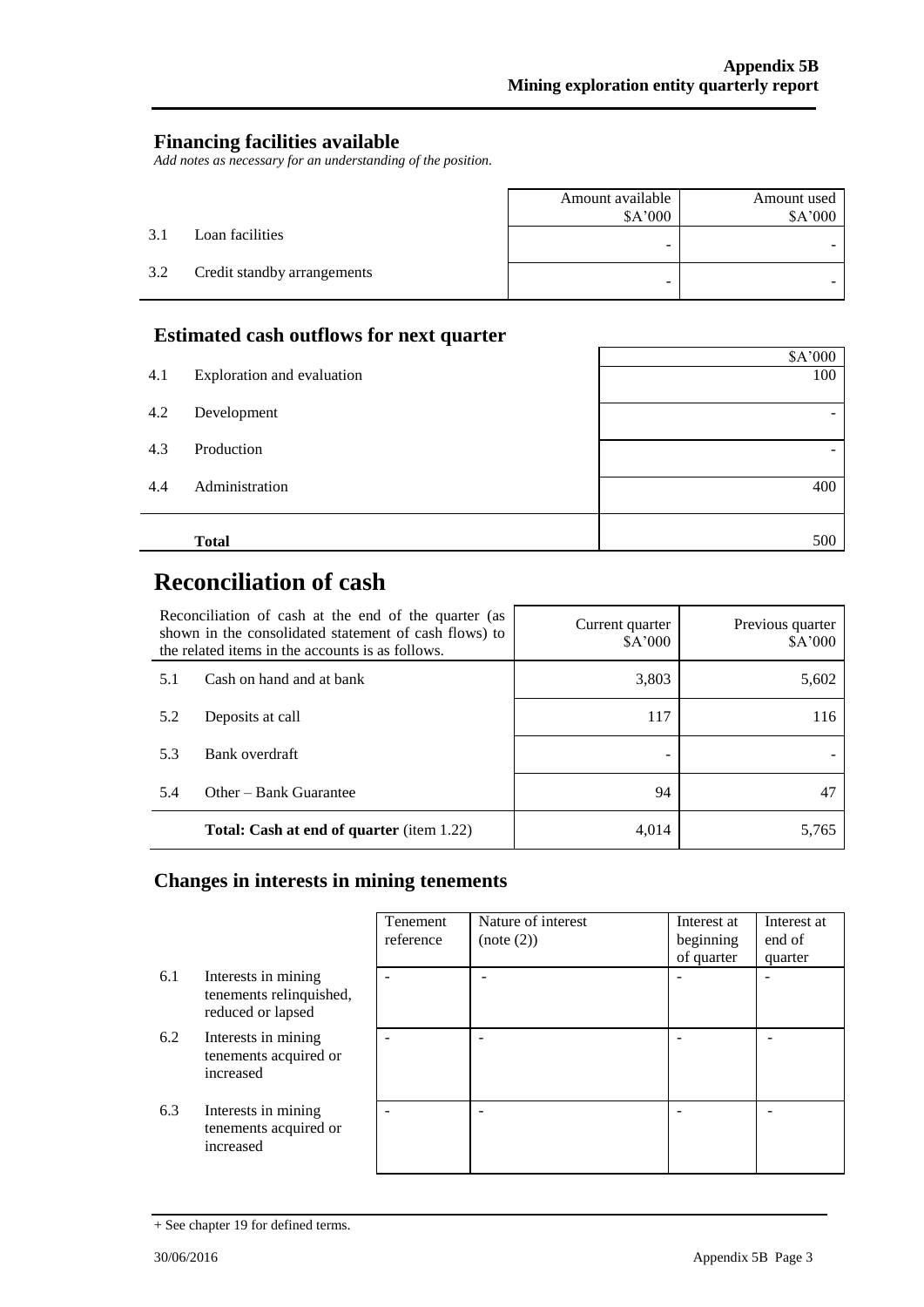#### **Issued and quoted securities at end of current quarter**

*Description includes rate of interest and any redemption or conversion rights together with prices and dates.*

|            |                                                                                                                                           | Total number                               | Number quoted  | Issue price per                                                                                         | Amount paid up per                                                                          |
|------------|-------------------------------------------------------------------------------------------------------------------------------------------|--------------------------------------------|----------------|---------------------------------------------------------------------------------------------------------|---------------------------------------------------------------------------------------------|
|            |                                                                                                                                           |                                            |                | security (see note<br>$3)$ (cents)                                                                      | security (see note 3)<br>(cents)                                                            |
| 7.1        | Preference<br><sup>+</sup> securities<br>(description)                                                                                    |                                            |                |                                                                                                         |                                                                                             |
| 7.2        | Changes during<br>quarter<br>(a) Increases<br>through issues<br>(b) Decreases<br>through returns of<br>capital, buy-backs,<br>redemptions |                                            |                | L.                                                                                                      |                                                                                             |
| 7.3        | +Ordinary<br>securities                                                                                                                   | 237,523,000                                | 237,523,000    |                                                                                                         |                                                                                             |
| 7.4        | Changes during<br>quarter<br>(a) Increases<br>through issues<br>(b) Decreases<br>through returns of<br>capital, buy-backs                 |                                            |                |                                                                                                         |                                                                                             |
|            | (c) Released from<br><b>ASX</b> restriction                                                                                               |                                            |                |                                                                                                         |                                                                                             |
| 7.5        | <sup>+</sup> Convertible debt<br>securities<br>(description)                                                                              |                                            | ä,             | L.                                                                                                      |                                                                                             |
| 7.6        | Changes during<br>quarter<br>(a) Increases<br>through issues<br>(b) Decreases<br>through securities<br>matured, converted                 |                                            |                |                                                                                                         |                                                                                             |
| 7.7        | <b>Options</b><br>(description and<br>conversion factor)                                                                                  | 300,000<br>250,000<br>400,000<br>2,107,000 |                | Exercise price<br>\$0.11<br>\$0.12<br>\$0.08<br>Vesting on<br>satisfaction of<br>performance<br>hurdles | Expiry date<br>30 November 2016<br>29 November 2016<br>30 November 2017<br>23 December 2018 |
| 7.8        | Issued during<br>quarter                                                                                                                  |                                            | $\overline{a}$ |                                                                                                         |                                                                                             |
| 7.9        | <b>Exercised</b> during<br>quarter                                                                                                        |                                            | $\overline{a}$ | $\overline{\phantom{0}}$                                                                                |                                                                                             |
| 7.10       | Expired/lapsed<br>during quarter                                                                                                          |                                            | $\overline{a}$ | $\overline{\phantom{0}}$                                                                                |                                                                                             |
| 317.1<br>1 | <b>Debentures</b><br>(totals only)                                                                                                        |                                            | -              | $\overline{a}$                                                                                          |                                                                                             |
| 7.12       | <b>Unsecured notes</b><br>(totals only)                                                                                                   |                                            | L,             | L.                                                                                                      |                                                                                             |

<sup>+</sup> See chapter 19 for defined terms.